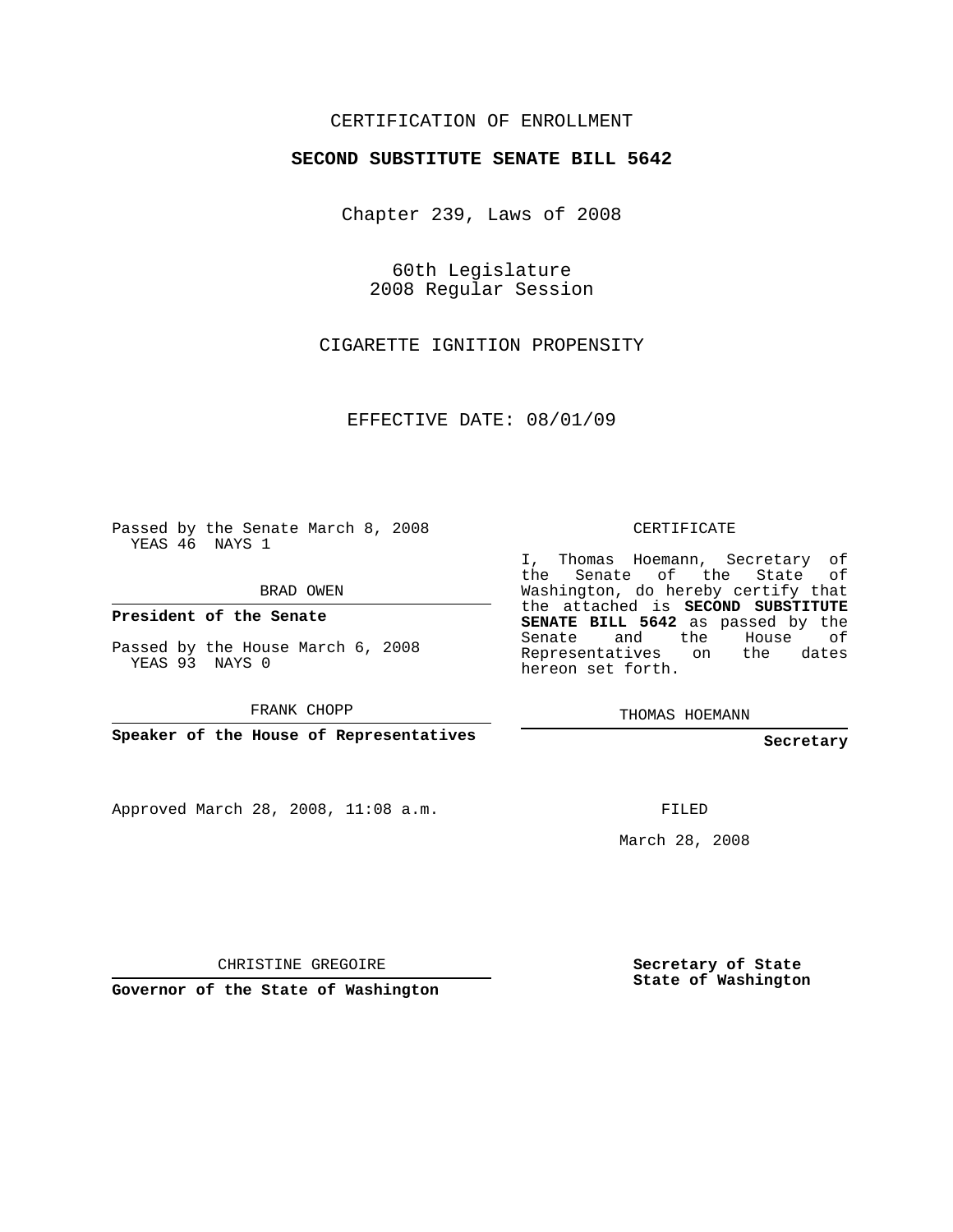## **SECOND SUBSTITUTE SENATE BILL 5642** \_\_\_\_\_\_\_\_\_\_\_\_\_\_\_\_\_\_\_\_\_\_\_\_\_\_\_\_\_\_\_\_\_\_\_\_\_\_\_\_\_\_\_\_\_

\_\_\_\_\_\_\_\_\_\_\_\_\_\_\_\_\_\_\_\_\_\_\_\_\_\_\_\_\_\_\_\_\_\_\_\_\_\_\_\_\_\_\_\_\_

AS AMENDED BY THE HOUSE

Passed Legislature - 2008 Regular Session

**State of Washington 60th Legislature 2008 Regular Session By** Senate Ways & Means (originally sponsored by Senators Kohl-Welles, Rockefeller, Franklin, and Tom)

READ FIRST TIME 01/31/08.

 AN ACT Relating to reduced cigarette ignition propensity; reenacting and amending RCW 43.79A.040; adding a new chapter to Title 19 RCW; creating a new section; prescribing penalties; and providing an effective date.

BE IT ENACTED BY THE LEGISLATURE OF THE STATE OF WASHINGTON:

 NEW SECTION. **Sec. 1.** The definitions in this section apply throughout this chapter unless the context clearly requires otherwise. (1) "Agent" means any person licensed by the department of revenue to purchase and affix adhesive or meter stamps on packages of cigarettes.

 (2) "Cigarette" means any roll for smoking made wholly or in part of tobacco, irrespective of size or shape and irrespective of the tobacco being flavored, adulterated, or mixed with any other ingredient, when the roll has a wrapper or cover made of paper or any material, except when the wrapper is wholly or in the greater part made of natural leaf tobacco in its natural state.

(3) "Manufacturer" means:

(a) Any entity that manufactures or otherwise produces cigarettes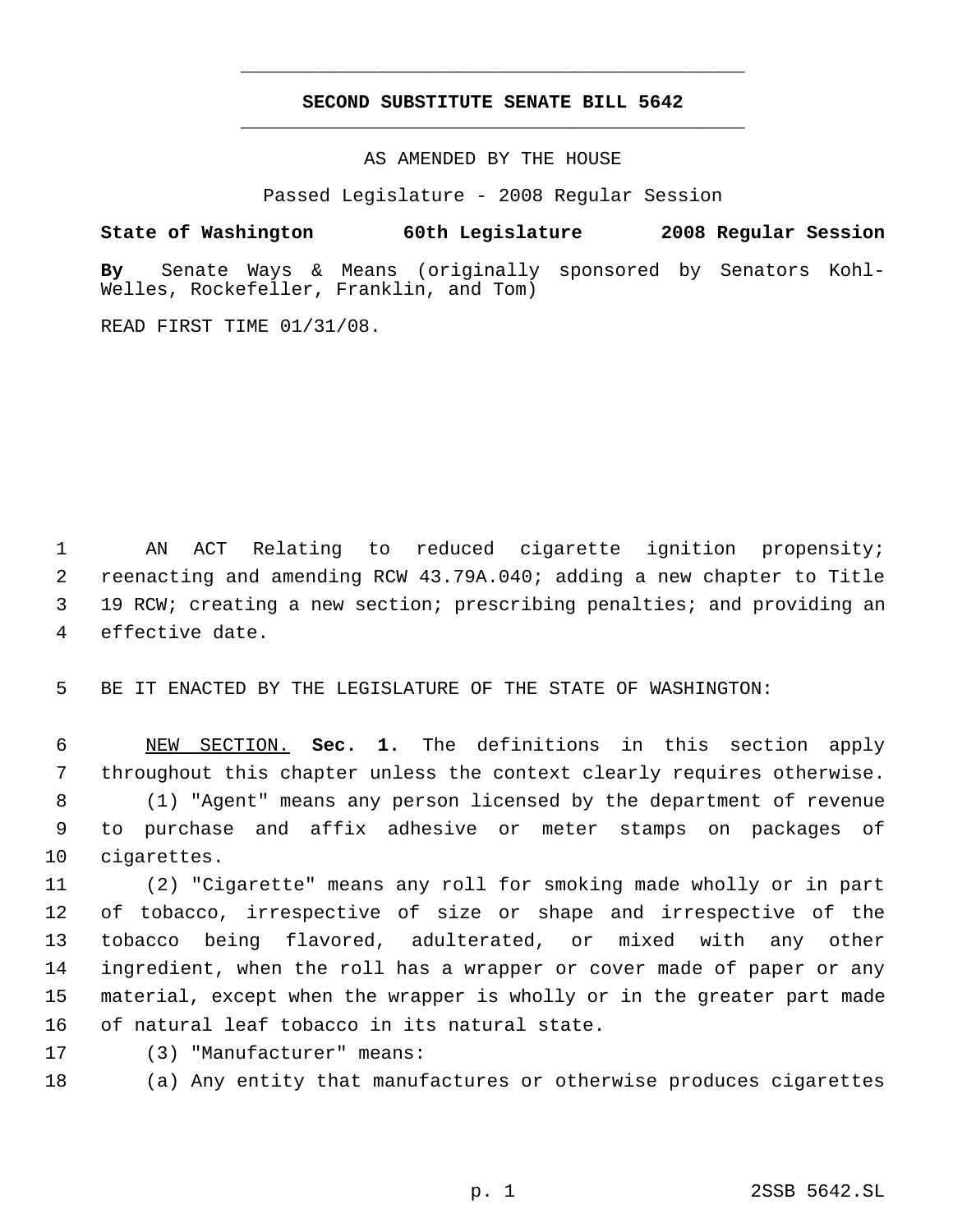or causes cigarettes to be manufactured or produced anywhere that the manufacturer intends to be sold in this state, including cigarettes intended to be sold in the United States through an importer;

 (b) The first purchaser anywhere that intends to resell in the United States cigarettes manufactured anywhere that the original manufacturer or maker does not intend to be sold in the United States; or

 (c) Any entity that becomes a successor of an entity described in (a) or (b) of this subsection.

 (4) "Quality control and quality assurance program" means the laboratory procedures implemented to ensure that operator bias, systematic and nonsystematic methodological errors, and equipment-related problems do not affect the results of the testing. Such a program ensures that the testing repeatability remains within the required repeatability values stated in section 2(1)(f) of this act for all test trials used to certify cigarettes in accordance with this chapter.

 (5) "Repeatability" means the range of values within which the repeat results of cigarette test trials from a single laboratory will fall ninety-five percent of the time.

 (6) "Retail dealer" means any person, other than a manufacturer or wholesale dealer, engaged in selling cigarettes or tobacco products.

 (7) "Sale" or "sell" means any transfer of title of cigarettes for consideration, exchange, barter, gift, offer for sale, or distribution, in any manner or by any means.

 (8) "Wholesale dealer" means any person who sells cigarettes or tobacco products to retail dealers or other persons for purposes of resale, and any person who owns, operates, or maintains one or more cigarette or tobacco product vending machines in, at, or upon premises owned or occupied by any other person.

 NEW SECTION. **Sec. 2.** (1) Except as provided in subsection (7) of this section, cigarettes may not be sold or offered for sale in this state or offered for sale or sold to persons located in this state unless the cigarettes have been tested in accordance with the test method and meet the performance standard specified in this section, a written certification has been filed by the manufacturer with the state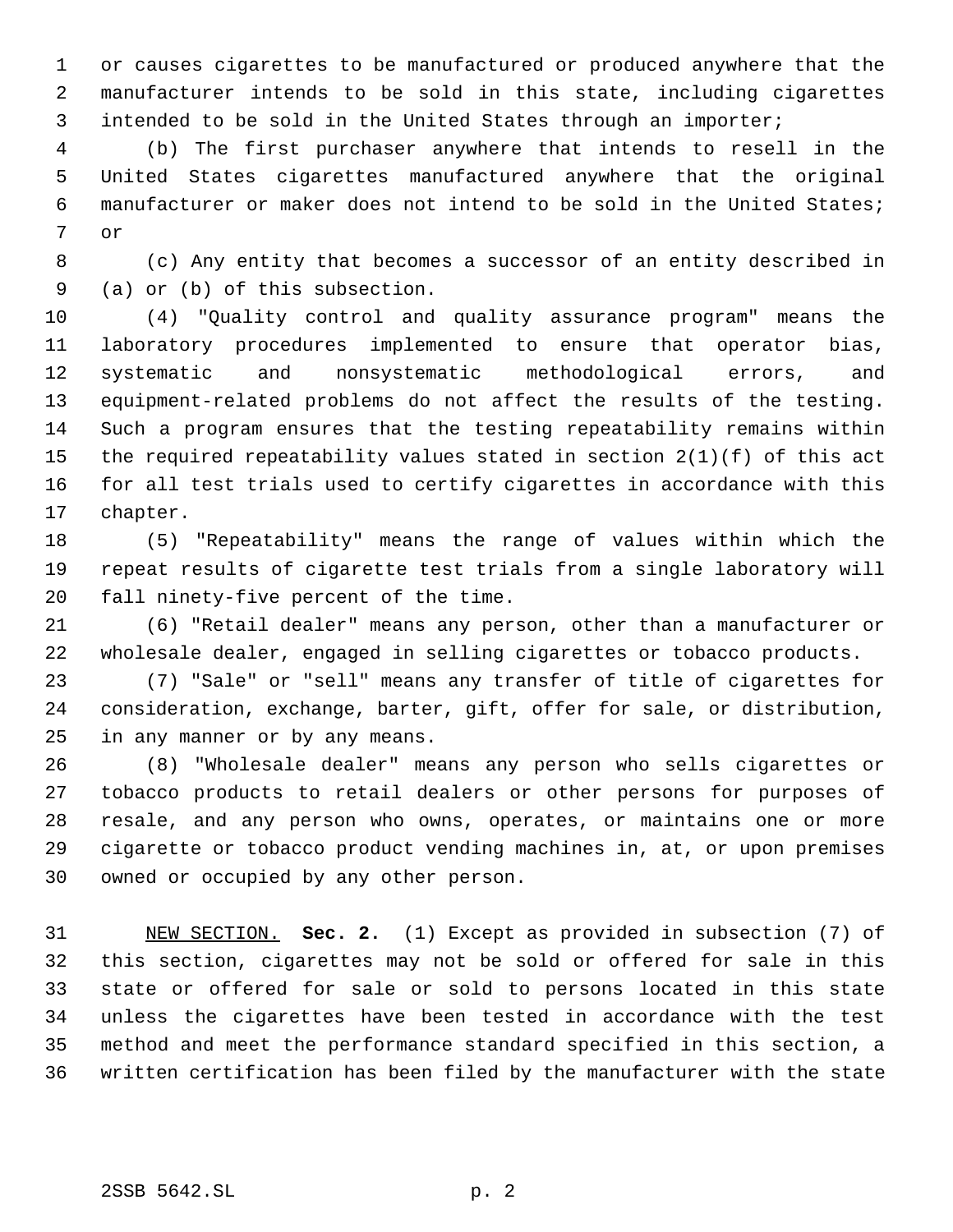director of fire protection in accordance with section 3 of this act, and the cigarettes have been marked in accordance with section 4 of this act.

 (a) Testing of cigarettes shall be conducted in accordance with the American society of testing and materials (ASTM) standard E2187-04, "standard test method for measuring the ignition strength of cigarettes."

(b) Testing shall be conducted on ten layers of filter paper.

 (c) No more than twenty-five percent of the cigarettes tested in a test trial in accordance with this section may exhibit full-length burns. Forty replicate tests comprise a complete test trial for each cigarette tested.

 (d) The performance standard required by (c) of this subsection may only be applied to a complete test trial.

 (e) Written certifications shall be based upon testing conducted by a laboratory that has been accredited pursuant to standard ISO/IEC 17025 of the international organization for standardization (ISO), or other comparable accreditation standard required by the state director of fire protection.

 (f) Laboratories conducting testing in accordance with this section shall implement a quality control and quality assurance program that includes a procedure that determines the repeatability of the testing results. The repeatability value may be no greater than 0.19.

 (g) This section does not require additional testing if cigarettes are tested consistent with this chapter for any other purpose.

 (h) Testing performed or sponsored by the state director of fire protection to determine a cigarette's compliance with the performance standard required must be conducted in accordance with this section.

 (2) Each cigarette listed in a certification submitted pursuant to section 3 of this act that uses lowered permeability bands in the cigarette paper to achieve compliance with the performance standard set forth in this section must have at least two nominally identical bands on the paper surrounding the tobacco column. At least one complete band must be located at least fifteen millimeters from the lighting end of the cigarette. For cigarettes on which the bands are positioned by design, there must be at least two bands fully located at least fifteen millimeters from the lighting end and ten millimeters from the filter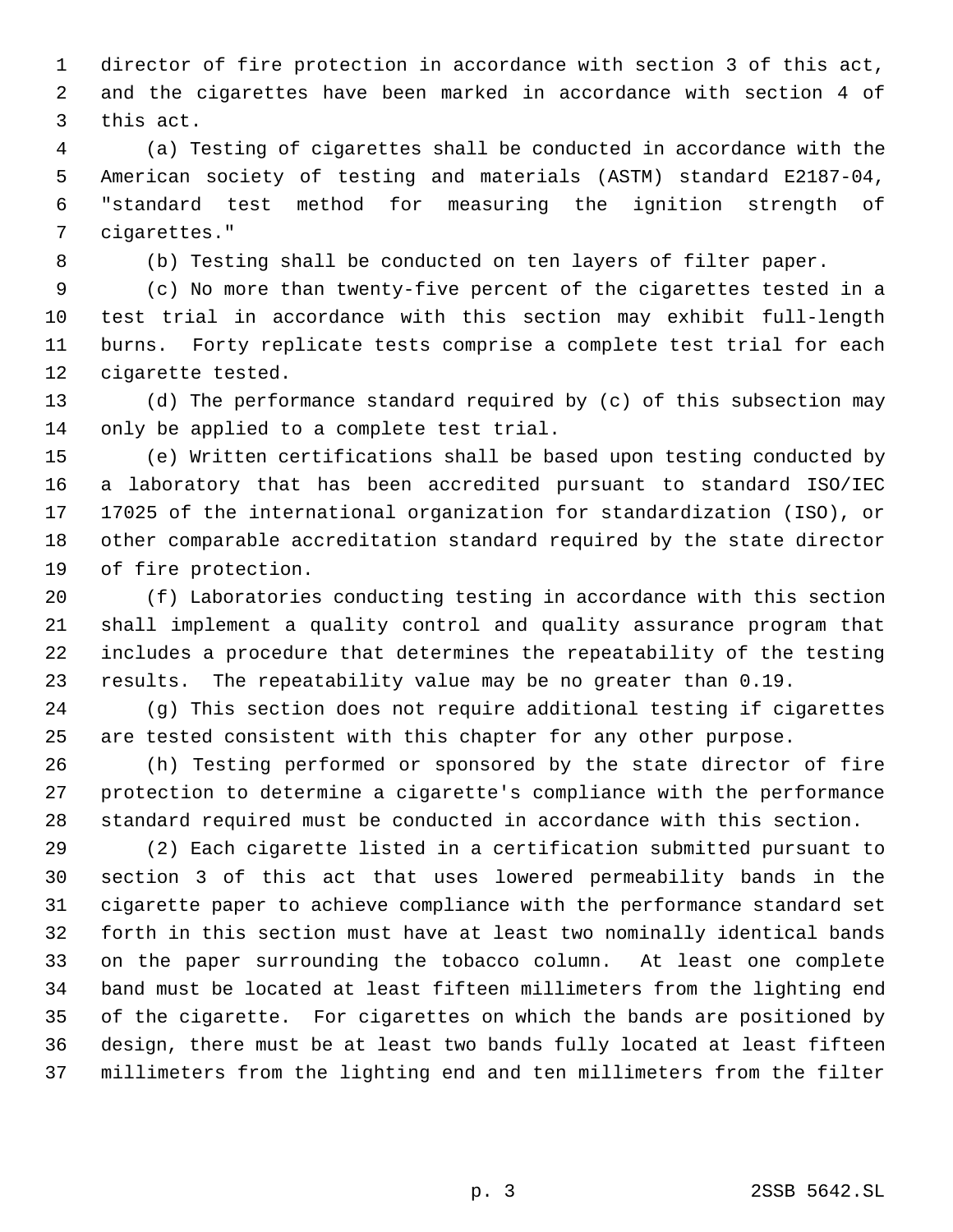end of the tobacco column, or ten millimeters from the labeled end of the tobacco column for nonfiltered cigarettes.

 (3) A manufacturer of a cigarette that the state director of fire protection determines cannot be tested in accordance with the test method prescribed in subsection (1)(a) of this section shall propose a test method and performance standard for the cigarette to the state director of fire protection. Upon approval of the proposed test method and a determination by the state director of fire protection that the performance standard proposed by the manufacturer is equivalent to the performance standard prescribed in subsection (1)(c) of this section, the manufacturer may employ that test method and performance standard to certify the cigarette pursuant to section 3 of this act. If the state director of fire protection determines that another state has enacted reduced cigarette ignition propensity standards that include a test method and performance standard that are the same as those contained in this chapter, and the state director of fire protection finds that the officials responsible for implementing those requirements have approved the proposed alternative test method and performance standard for a particular cigarette proposed by a manufacturer as meeting the fire safety standards of that state's law or regulation under a legal provision comparable to this section, then the state director of fire protection shall authorize that manufacturer to employ the alternative test method and performance standard to certify that cigarette for sale in this state, unless the state director of fire protection demonstrates a reasonable basis why the alternative test should not be accepted under this chapter. All other applicable requirements of this section apply to the manufacturer.

 (4) Each manufacturer shall maintain copies of the reports of all tests conducted on all cigarettes offered for sale for a period of three years, and shall make copies of these reports available to the state director of fire protection and the attorney general upon written request. Any manufacturer who fails to make copies of these reports available within sixty days of receiving a written request is subject to a civil penalty not to exceed ten thousand dollars for each day after the sixtieth day that the manufacturer does not make the copies available.

 (5) The state director of fire protection may adopt a subsequent ASTM standard test method for measuring the ignition strength of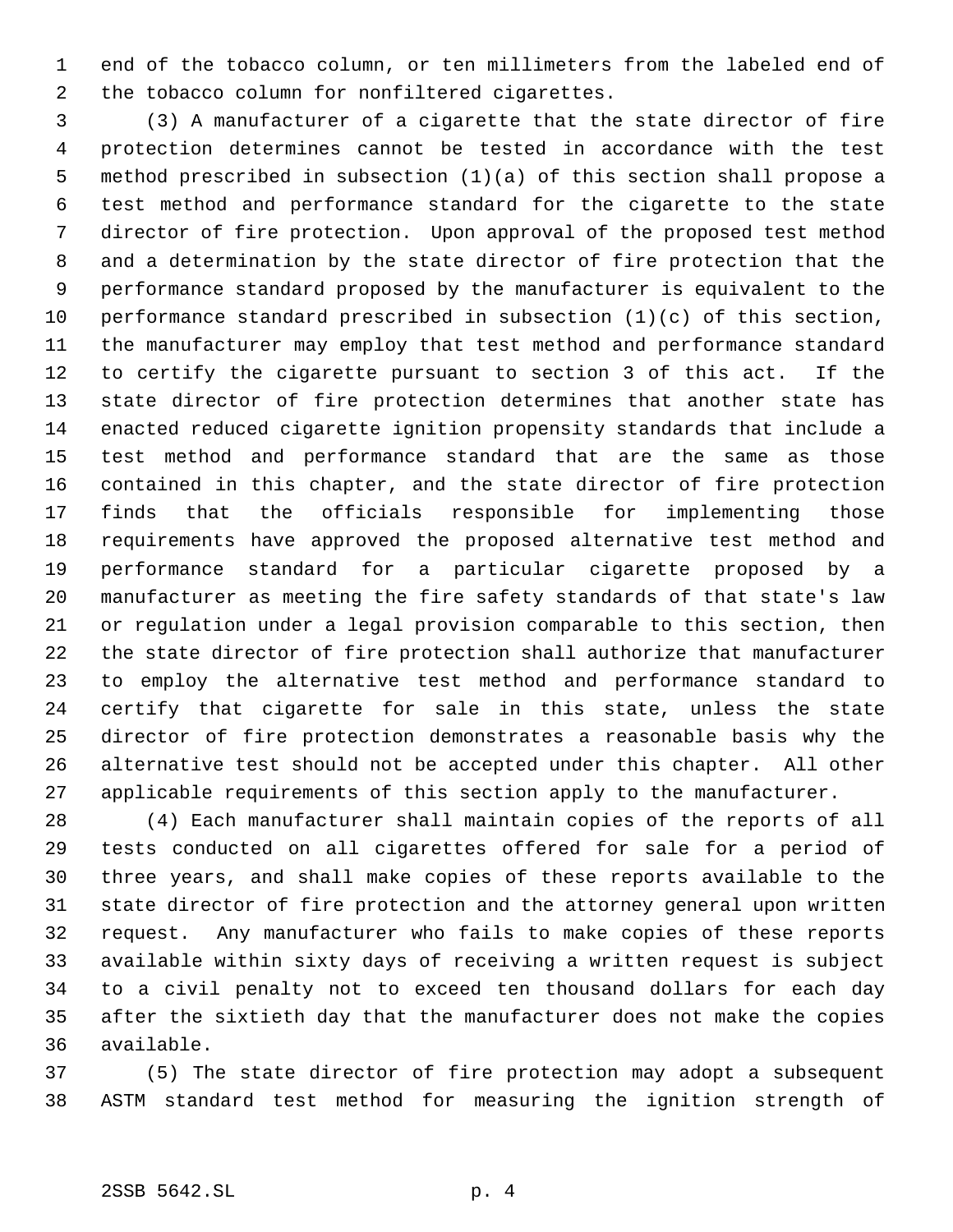cigarettes upon a finding that the subsequent method does not result in a change in the percentage of full-length burns exhibited by any tested cigarette when compared to the percentage of full-length burns the same cigarette would exhibit when tested in accordance with ASTM standard E2187-04 and the performance standard in subsection (1)(c) of this section.

 (6) Beginning in 2012, the state director of fire protection shall review the effectiveness of this section and report every three years to the legislature the state director of fire protection's findings and, if appropriate, recommendations for legislation to improve the effectiveness of this section. The report and legislative recommendations shall be submitted no later than July 1st of each three-year reporting period.

 (7) The requirements of subsection (1) of this section do not prohibit wholesale or retail dealers from selling their existing inventory of cigarettes on or after the effective date of this section if the wholesale or retailer dealer can establish that state tax stamps were affixed to the cigarettes prior to the effective date of this section, and if the wholesale or retail dealer can establish that the inventory was purchased prior to the effective date of this section in comparable quantity to the inventory purchased during the same period of the prior year.

 (8) The implementation and substance of the New York fire safety standards for cigarettes, New York Executive Law section 156-c, Fire Safety Standards for Cigarettes, shall be persuasive authority in the implementation of this chapter.

 NEW SECTION. **Sec. 3.** (1) Each manufacturer shall submit to the state director of fire protection a written certification attesting that:

 (a) Each cigarette listed in the certification has been tested in accordance with section 2 of this act; and

 (b) Each cigarette listed in the certification meets the performance standard set forth in section 2(1)(c) of this act.

 (2) Each cigarette listed in the certification shall be described with the following information:

- (a) Brand or trade name on the package;
- (b) Style, such as light or ultra light;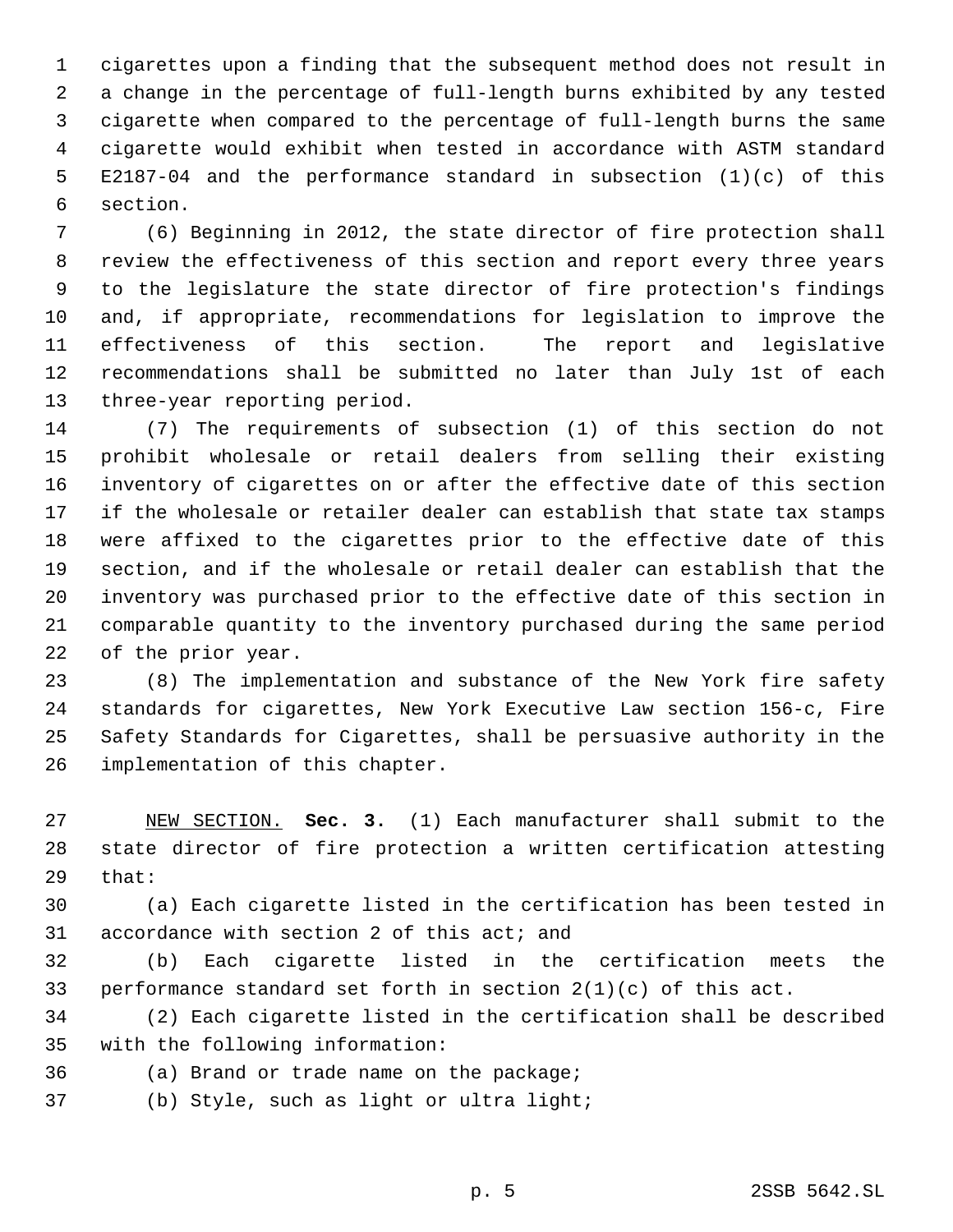- (c) Length in millimeters;
- (d) Circumference in millimeters;
- (e) Flavor, such as menthol or chocolate, if applicable;
- (f) Filter or nonfilter;
- (g) Package description, such as soft pack or box;
- - (h) Marking approved in accordance with section 4 of this act;

 (i) The name, address, and telephone number of the laboratory, if 8 different than the manufacturer that conducted the test; and

(j) The date the testing occurred.

 (3) The certifications must be made available to the attorney general for purposes consistent with this chapter and the department of revenue for the purposes of ensuring compliance with this section.

 (4) Each cigarette certified under this section must be recertified every three years.

 (5) For each cigarette listed in a certification, a manufacturer shall pay to the state director of fire protection a fee of two hundred fifty dollars. The state director of fire protection is authorized to annually adjust this fee to ensure it defrays the actual costs of the processing, testing, enforcement, and oversight activities required by this chapter.

 (6) If a manufacturer has certified a cigarette under this section, and thereafter makes any change to that cigarette that is likely to alter its compliance with the reduced cigarette ignition propensity standards required by this chapter, that cigarette may not be sold or offered for sale in this state until the manufacturer retests the cigarette in accordance with the testing standards set forth in section 2 of this act and maintains records of that retesting as required by section 2 of this act. Any altered cigarette which does not meet the performance standard set forth in section 2 of this act may not be sold in this state.

 NEW SECTION. **Sec. 4.** (1) Cigarettes that are certified by a manufacturer in accordance with section 3 of this act must be marked to indicate compliance with the requirements of section 2 of this act. The marking must be in eight-point type or larger and consist of:

 (a) Modification of the universal product code to include a visible mark printed at or around the area of the code. The mark may consist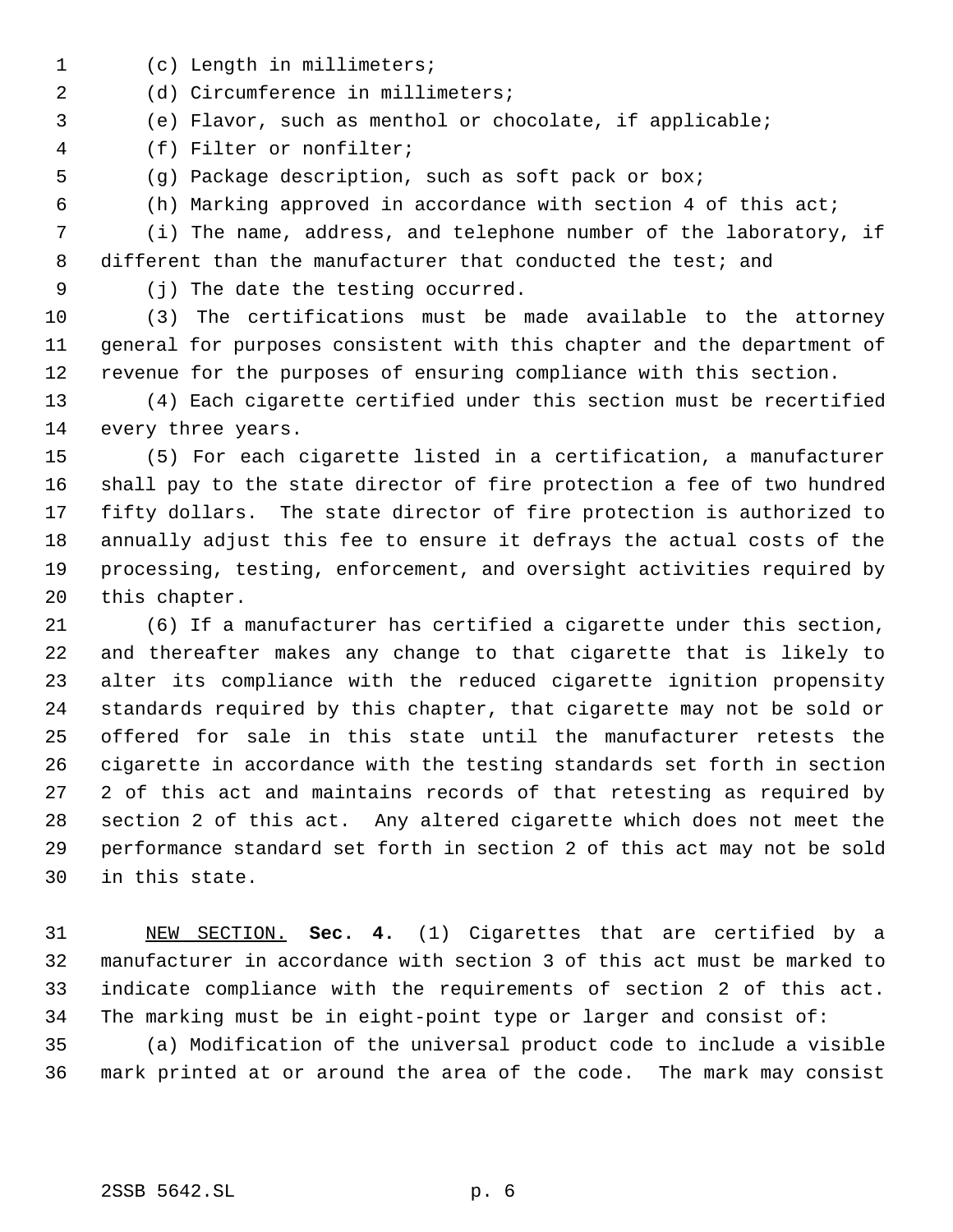of alphanumeric or symbolic characters permanently stamped, engraved, embossed, or printed in conjunction with the universal product code; or

 (b) Any visible combination of alphanumeric or symbolic characters permanently stamped, engraved, or embossed upon the cigarette package or cellophane wrap; or

 (c) Printed, stamped, engraved, or embossed text that indicates that the cigarettes meet the standards of this chapter.

 (2) A manufacturer shall use only one marking, and shall apply this marking uniformly for all packages, including but not limited to packs, cartons, and cases, and brands marketed by that manufacturer.

 (3) The state director of fire protection must be notified as to the marking that is selected.

 (4) Prior to the certification of any cigarette, a manufacturer shall present its proposed marking to the state director of fire protection for approval. Upon receipt of the request, the state director of fire protection shall approve or disapprove the marking offered, except that the state director of fire protection shall (a) 18 approve the letters "FSC," which signify fire standards compliant; and (b) give preference to any packaging marking in use and approved for that cigarette in New York pursuant to New York Executive Law section 156-c, Fire Safety Standards for Cigarettes, unless the state director of fire protection demonstrates a reasonable basis why that marking should not be approved under this chapter. Proposed markings are deemed approved if the state director of fire protection fails to act within ten business days of receiving a request for approval.

 (5) A manufacturer shall not modify its approved marking unless the modification has been approved by the state director of fire protection in accordance with this section.

 (6) Manufacturers certifying cigarettes in accordance with section 3 of this act shall provide a copy of the certifications to all wholesale dealers and agents to which they sell cigarettes, and shall also provide sufficient copies of an illustration of the package marking utilized by the manufacturer under this section for each retail dealer to which the wholesale dealers or agents sell cigarettes. Wholesale dealers and agents shall provide a copy of these package markings received from manufacturers to all retail dealers to which they sell cigarettes. Wholesale dealers, agents, and retail dealers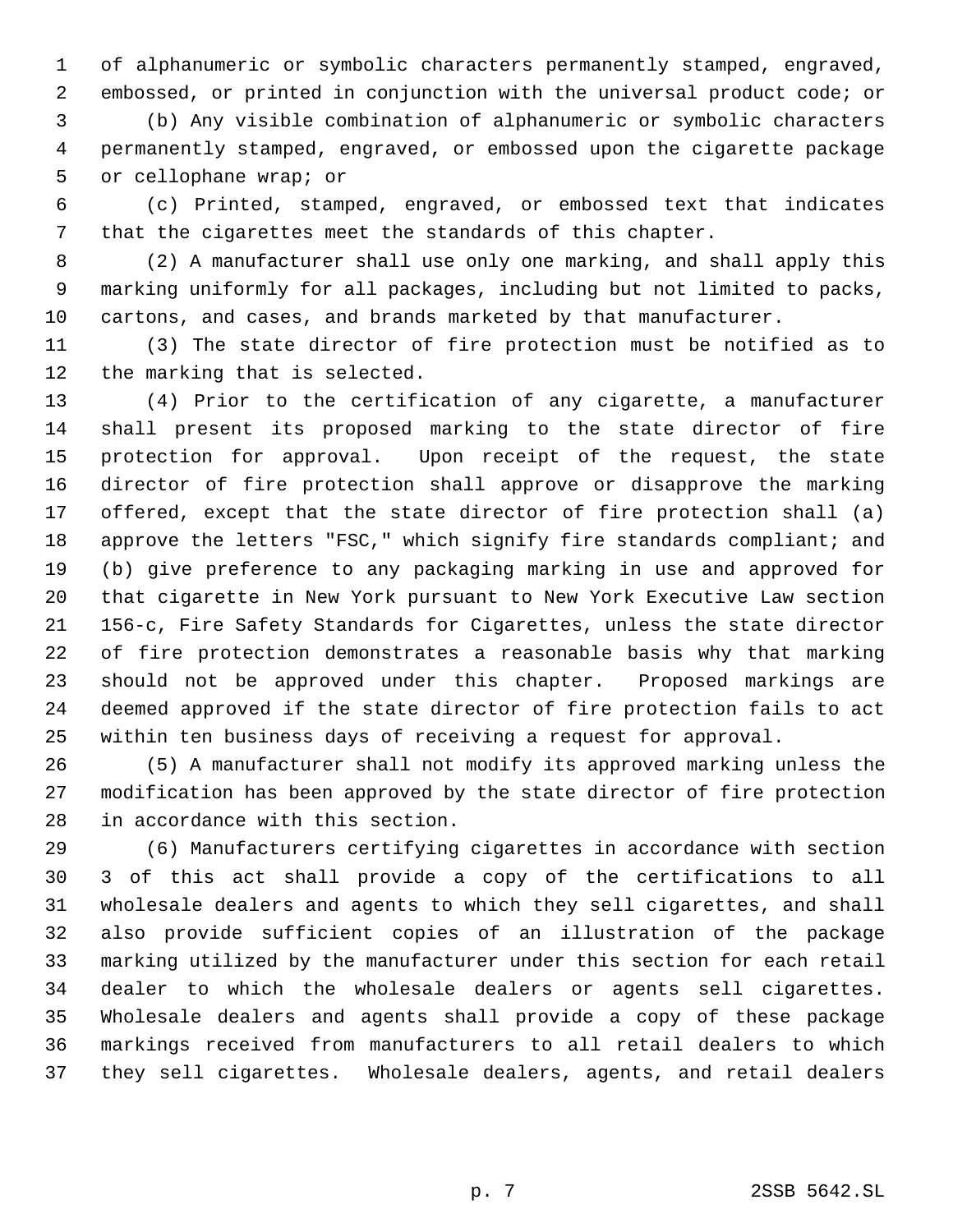shall permit the state director of fire protection, the department of revenue, the attorney general, and their employees to inspect markings of cigarette packaging marked in accordance with this section.

 NEW SECTION. **Sec. 5.** (1) A manufacturer, wholesale dealer, agent, or any other person or entity who knowingly sells or offers to sell cigarettes, other than through retail sale, in violation of section 2 of this act, for a first offense is liable to a civil penalty not to exceed ten thousand dollars per each sale of the cigarettes, and for a subsequent offense is liable to a civil penalty not to exceed twenty-five thousand dollars per each sale of the cigarettes. However, in no case may the penalty against such a person or entity exceed one hundred thousand dollars during any thirty-day period.

 (2)(a) A retail dealer who knowingly sells cigarettes in violation of section 2 of this act is:

 (i) For a first offense liable to a civil penalty not to exceed five hundred dollars, and for a subsequent offense is liable to a civil penalty not to exceed two thousand dollars, per each sale or offer for sale of cigarettes, if the total number of cigarettes sold or offered for sale does not exceed one thousand cigarettes; or

 (ii) For a first offense liable to a civil penalty not to exceed one thousand dollars, and for a subsequent offense is liable to a civil penalty not to exceed five thousand dollars, per each sale or offer for sale of cigarettes, if the total number of cigarettes sold or offered for sale exceeds one thousand cigarettes.

 (b) A penalty under this subsection may not exceed twenty-five thousand dollars during a thirty-day period.

 (3) In addition to any penalty prescribed by law, any corporation, partnership, sole proprietor, limited partnership, or association engaged in the manufacture of cigarettes that knowingly makes a false certification under section 3 of this act is, for a first offense, liable to a civil penalty of at least seventy-five thousand dollars, and for a subsequent offense a civil penalty not to exceed two hundred fifty thousand dollars for each false certification.

 (4) Any person violating any other provision in this chapter is liable to a civil penalty for a first offense not to exceed one thousand dollars, and for a subsequent offense is liable to a civil penalty not to exceed five thousand dollars, for each violation.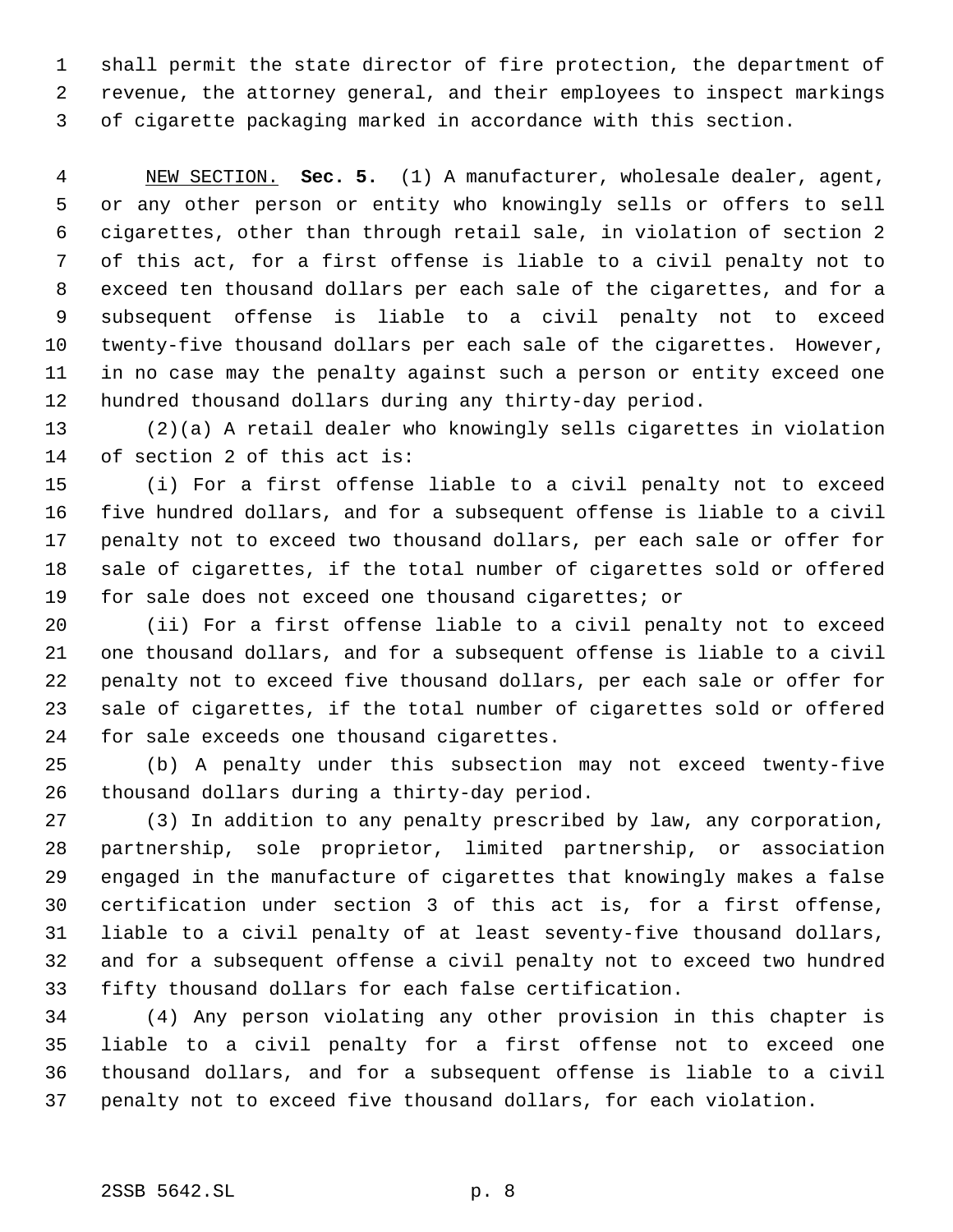(5) Any cigarettes that have been sold or offered for sale that do not comply with the performance standard required by section 2 of this act are subject to forfeiture under RCW 82.24.130. However, prior to the destruction of any cigarette seized under this subsection, the true holder of the trademark rights in the cigarette brand must be permitted to inspect the cigarette.

 (6) In addition to any other remedy provided by law, the state director of fire protection or attorney general may initiate an appropriate civil action in superior court for a violation of this chapter, including petitioning for injunctive relief or to recover any costs or damages suffered by the state because of a violation of this chapter, including enforcement costs relating to the specific violation and attorneys' fees. Each violation of this chapter or of rules adopted under this chapter constitutes a separate civil violation for which the state director of fire protection or attorney general may obtain relief.

 NEW SECTION. **Sec. 6.** (1) The state director of fire protection may adopt rules necessary to implement this chapter.

 (2) The department of revenue in the regular course of conducting inspections of wholesale dealers, agents, and retail dealers, as authorized under chapter 82.24 RCW, may inspect cigarettes to determine if the cigarettes are marked as required by section 4 of this act. If the cigarettes are not marked as required, the department of revenue shall notify the state director of fire protection.

 NEW SECTION. **Sec. 7.** To enforce this chapter, the attorney general and the state director of fire protection are authorized to examine the books, papers, invoices, and other records of any person in possession, control, or occupancy of any premises where cigarettes are placed, stored, sold, or offered for sale, as well as the stock of cigarettes on the premises. Every person in the possession, control, or occupancy of any premises where cigarettes are placed, sold, or offered for sale, is required to give the attorney general and the state director of fire protection the means, facilities, and opportunity for the examinations authorized by this section.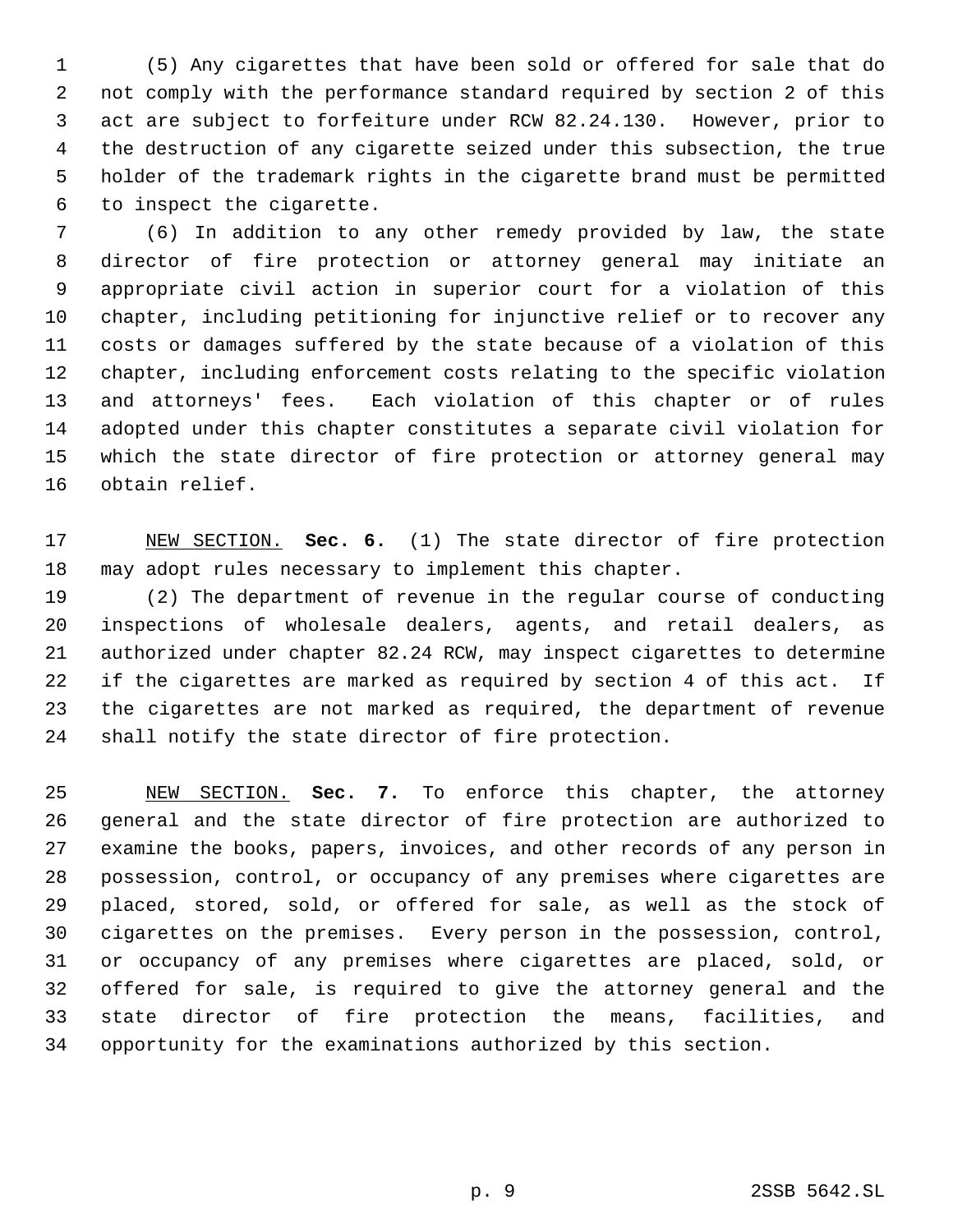NEW SECTION. **Sec. 8.** The reduced cigarette ignition propensity account is created in the custody of the state treasurer. All receipts from the payment of certification fees under section 3 of this act and from the imposition of civil penalties under section 5 of this act must be deposited into the account. Expenditures from the account may be used only for fire safety, enforcement, and prevention programs. Only the state director of fire protection or the director's designee may authorize expenditures from the account. The account is subject to allotment procedures under chapter 43.88 RCW, but an appropriation is not required for expenditures.

 **Sec. 9.** RCW 43.79A.040 and 2007 c 523 s 5, 2007 c 357 s 21, and 2007 c 214 s 14 are each reenacted and amended to read as follows:

 (1) Money in the treasurer's trust fund may be deposited, invested, and reinvested by the state treasurer in accordance with RCW 43.84.080 in the same manner and to the same extent as if the money were in the state treasury.

 (2) All income received from investment of the treasurer's trust fund shall be set aside in an account in the treasury trust fund to be known as the investment income account.

 (3) The investment income account may be utilized for the payment of purchased banking services on behalf of treasurer's trust funds including, but not limited to, depository, safekeeping, and disbursement functions for the state treasurer or affected state agencies. The investment income account is subject in all respects to chapter 43.88 RCW, but no appropriation is required for payments to financial institutions. Payments shall occur prior to distribution of earnings set forth in subsection (4) of this section.

 (4)(a) Monthly, the state treasurer shall distribute the earnings credited to the investment income account to the state general fund except under (b) and (c) of this subsection.

 (b) The following accounts and funds shall receive their proportionate share of earnings based upon each account's or fund's average daily balance for the period: The Washington promise scholarship account, the college savings program account, the Washington advanced college tuition payment program account, the agricultural local fund, the American Indian scholarship endowment fund, the foster care scholarship endowment fund, the foster care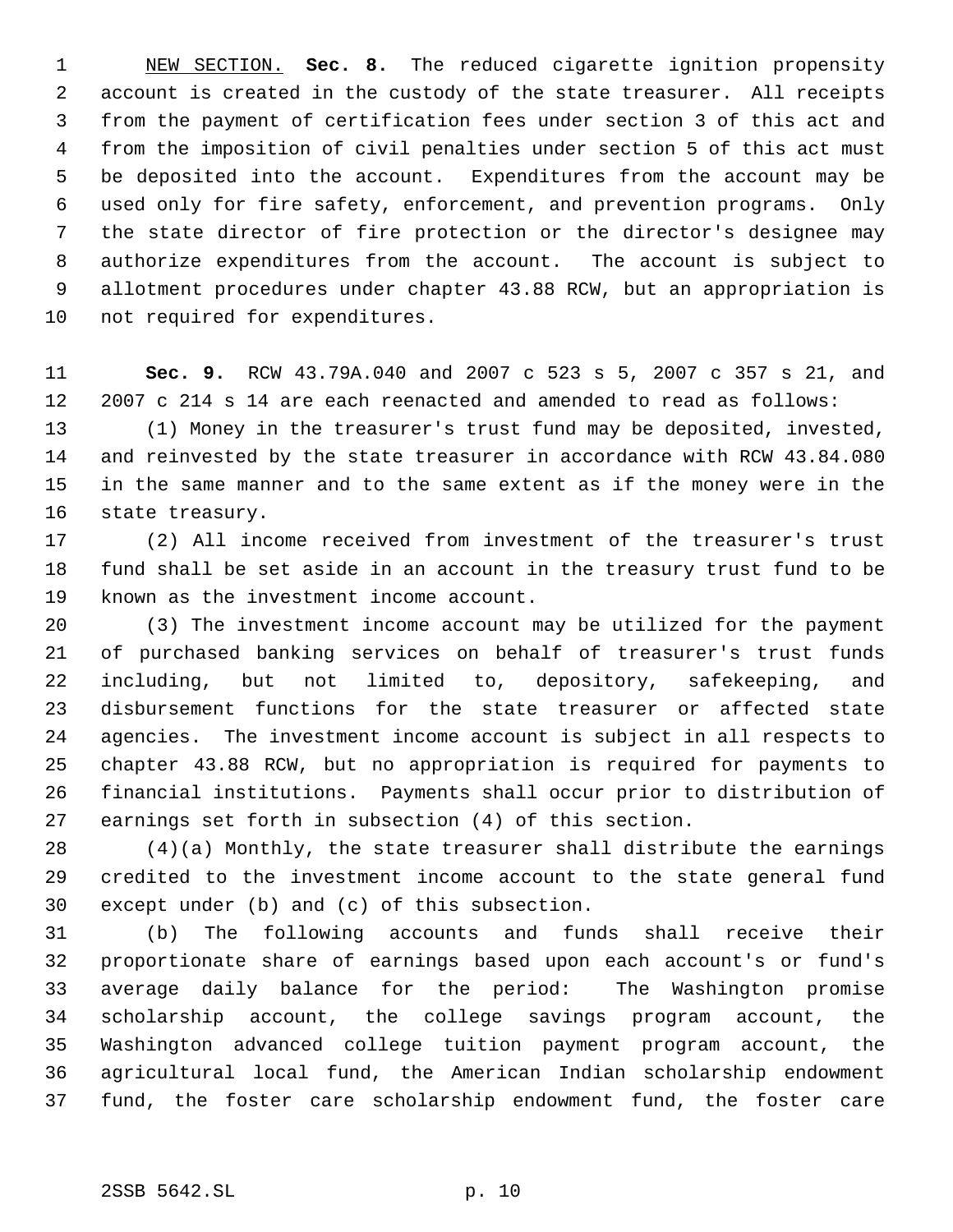endowed scholarship trust fund, the students with dependents grant account, the basic health plan self-insurance reserve account, the contract harvesting revolving account, the Washington state combined fund drive account, the commemorative works account, the Washington international exchange scholarship endowment fund, the developmental disabilities endowment trust fund, the energy account, the fair fund, the family leave insurance account, the fruit and vegetable inspection account, the future teachers conditional scholarship account, the game farm alternative account, the GET ready for math and science scholarship account, the grain inspection revolving fund, the juvenile accountability incentive account, the law enforcement officers' and firefighters' plan 2 expense fund, the local tourism promotion account, the produce railcar pool account, the regional transportation investment district account, the rural rehabilitation account, the stadium and exhibition center account, the youth athletic facility account, the self-insurance revolving fund, the sulfur dioxide abatement account, the children's trust fund, the Washington horse racing commission Washington bred owners' bonus fund account, the Washington horse racing commission class C purse fund account, the individual development account program account, the Washington horse racing commission operating account (earnings from the Washington horse racing commission operating account must be credited to the Washington horse racing commission class C purse fund account), the life sciences 24 discovery fund, the Washington state heritage center account, the 25 reduced cigarette ignition propensity account, and the reading achievement account. However, the earnings to be distributed shall first be reduced by the allocation to the state treasurer's service fund pursuant to RCW 43.08.190.

 (c) The following accounts and funds shall receive eighty percent of their proportionate share of earnings based upon each account's or fund's average daily balance for the period: The advanced right-of-way revolving fund, the advanced environmental mitigation revolving account, the city and county advance right-of-way revolving fund, the federal narcotics asset forfeitures account, the high occupancy vehicle account, the local rail service assistance account, and the miscellaneous transportation programs account.

(5) In conformance with Article II, section 37 of the state